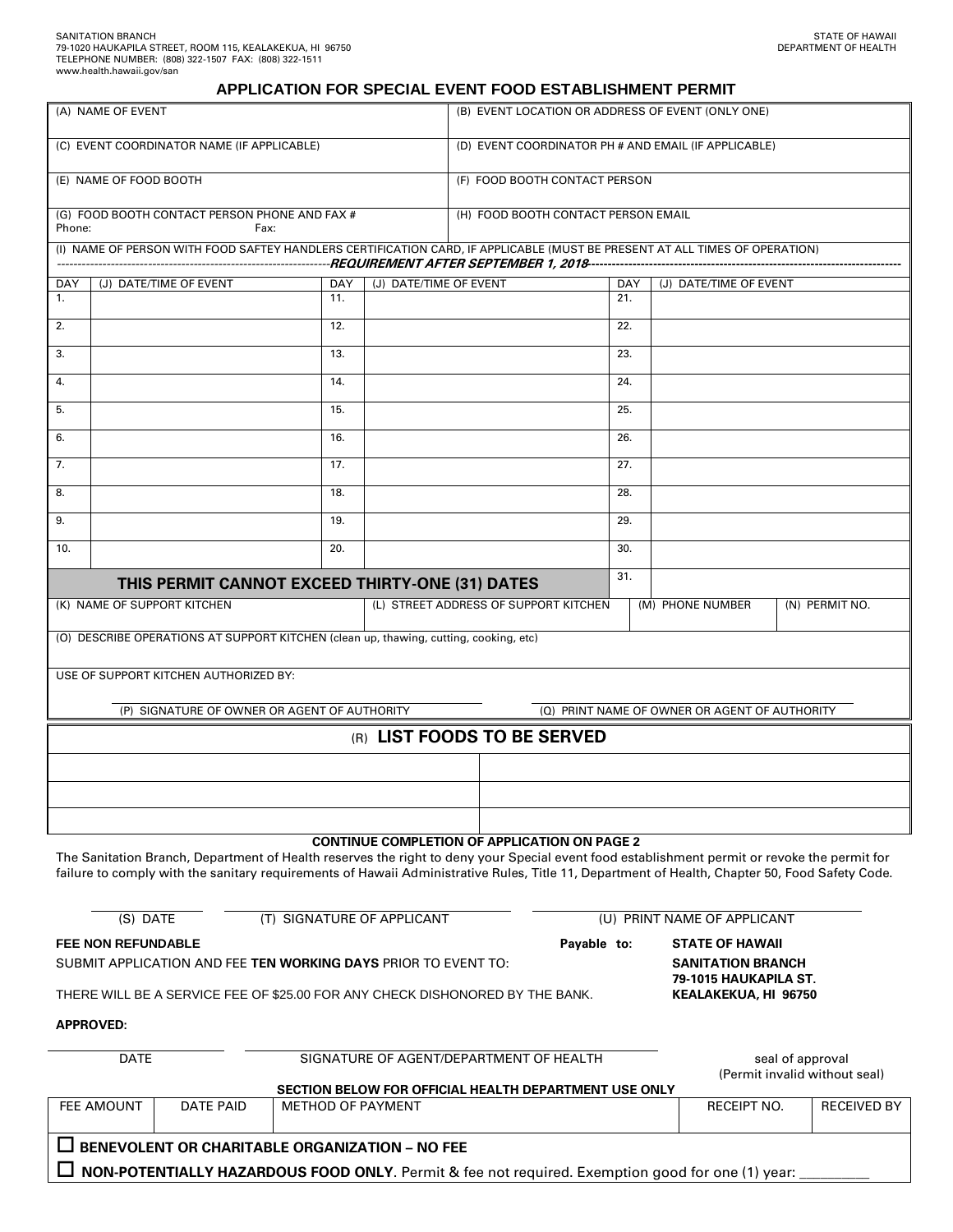|                                                                     |                               |                   |                                                           | PAGE <sub>2</sub>                  |  |  |  |  |
|---------------------------------------------------------------------|-------------------------------|-------------------|-----------------------------------------------------------|------------------------------------|--|--|--|--|
| <b>SITE FACILITIES</b>                                              |                               |                   |                                                           |                                    |  |  |  |  |
| (Check all applicable boxes)                                        |                               |                   |                                                           |                                    |  |  |  |  |
| <b>FOOD PROTECTION:</b>                                             |                               |                   | (Y) TYPE OF HANDWASHING SINK:                             |                                    |  |  |  |  |
| (V) OVERHEAD COVERAGE:                                              |                               |                   | $\Box$ Gravity fed unit<br>□ Self-contained portable sink |                                    |  |  |  |  |
| $\Box$ Pop-up tent<br>$\square$ Existing building                   |                               |                   | $\Box$ Permanently plumbed sink                           |                                    |  |  |  |  |
|                                                                     |                               |                   | $\Box$ Not applicable – prepackaged food only             |                                    |  |  |  |  |
|                                                                     |                               |                   | (Z) EQUIPMENT USED FOR FOOD HANDLING AT FOOD              |                                    |  |  |  |  |
| (W) PROTECTION FROM PUBLIC:                                         |                               |                   | <b>BOOTH:</b>                                             |                                    |  |  |  |  |
|                                                                     |                               |                   | FOOD CONTACT SURFACES MUST BE CLEANED & SANITIZED         |                                    |  |  |  |  |
| $\square$ Sneeze guards                                             | $\Box$ Only pre-packaged food |                   |                                                           | OR REPLACED AT LEAST EVERY 4 HOURS |  |  |  |  |
|                                                                     |                               |                   | $\Box$ Grill                                              | $\square$ Wok                      |  |  |  |  |
| $\Box$ Food handled at least 5 ft<br>$\square$ Equipment covers     |                               |                   | $\square$ Deep fryer                                      | $\Box$ Rice cooker                 |  |  |  |  |
|                                                                     | away                          |                   | $\square$ Pans/tongs                                      | $\Box$ Blender                     |  |  |  |  |
|                                                                     |                               |                   | $\Box$ Cutting board                                      | □ Other: _______________           |  |  |  |  |
| (X) FOOD HANDLING AT EVENT:                                         |                               |                   | (AA) TEMPERATURE CONTROL AT EVENT:                        |                                    |  |  |  |  |
|                                                                     |                               |                   |                                                           | KEEP HOT FOOD ≥135°F               |  |  |  |  |
| ALL FOOD PREP MUST BE COMPLETED AT THE<br>APPROVED SUPPORT KITCHEN. |                               |                   |                                                           | KEEP COLD FOOD ≤41°F               |  |  |  |  |
| $\Box$ Cooking                                                      | □ Assembly                    | $\square$ Plating | $\Box$ Cooler with ice/gel ice pack                       | $\Box$ Refrigerator                |  |  |  |  |
|                                                                     |                               |                   | $\Box$ Chafing dish with sterno $\Box$ Cambro             |                                    |  |  |  |  |
|                                                                     |                               |                   | $\Box$ Use time for control (procedures must be attached) |                                    |  |  |  |  |
|                                                                     |                               |                   |                                                           |                                    |  |  |  |  |

(BB) **SITE PLAN – BOOTH DIAGRAM, INCLUDING HANDWASHING SINK (if required)**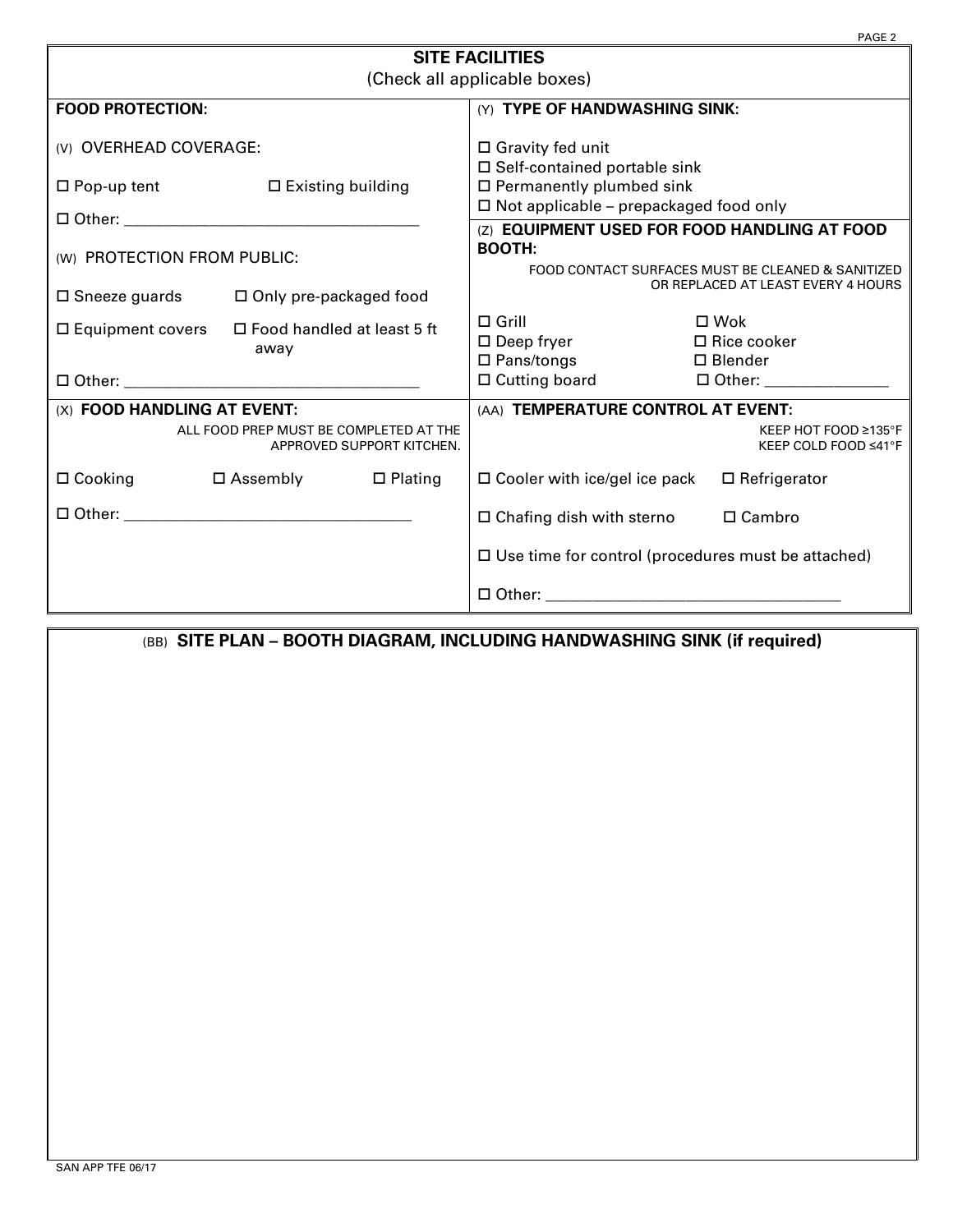

# **APPLICATION FOR SPECIAL EVENT FOOD ESTABLISHMENT PERMIT**

INSTRUCTIONS TO FOOD VENDORS

## **BACKGROUND**

Hawaii Administrative Rule Title 11, Chapter 50, section 3(a) states that no person may operate a food establishment without a valid permit. Any person who intends to operate a food establishment in conjunction with a special event may apply for a special event food establishment permit.

# **A Special Event Food Establishment permit is valid for one (1) food booth for a single location only**.

The Special Event Food Establishment permit must be available at the booth at all times.

# **APPLICATION PROCESS**

- Submit a completed "Application for Special Event Food Establishment permit" with applicable fees ten (10) days prior to event start date. Incomplete application forms will not be processed. See backside of this page for instructions on how to fill the form.
- Applications and fees can be mailed or submitted in person to the Department of Health Sanitation Branch. Make checks payable to: STATE OF HAWAII.
- If approved, the "Special Event Food Establishment permit" may be picked-up, faxed, emailed or mailed (include a self-addressed stamped envelope with the application).
- Operating differently than indicated on the approved application may result in immediate closure of your food booth.

# **EXEMPTIONS**

Vendors who operate a Special Event Food Establishment that distributes or sells only non-potentially hazardous foods or "homemade food products" do not need a Special Event Food Establishment permit. "Homemade food products" means not potentially hazardous food produced or packaged in a home kitchen. Some common examples are baked goods, chex mix, popcorn, lemonade, plain shave ice, but DOES NOT include cream filled pastries, baked goods with meat, pickled food items, homemade salsas, jerky or smoked meats/fish, low acid canned foods and garlic in oil.

| <b>FOOD ESTABLISHMENT TYPE</b>                                                                                                                                                                                     | <b>FEE</b>                                      |
|--------------------------------------------------------------------------------------------------------------------------------------------------------------------------------------------------------------------|-------------------------------------------------|
| Any Food Establishment used only to prepare or serve food to the homeless without<br>compensation, consideration, or donation by the person or persons being served                                                | \$0                                             |
| Special Event Food Establishment:<br>$1-5$ days                                                                                                                                                                    | \$50                                            |
| Special Event Food Establishment:<br>$6-10$ days                                                                                                                                                                   | \$75                                            |
| Special Event Food Establishment:<br>$11-20$ days                                                                                                                                                                  | \$100                                           |
| <b>Special Event Food Establishment:</b><br>21-31 days                                                                                                                                                             | $$100 + $5/day$ for<br>each day over 20<br>days |
| Special Event Food Establishment:<br>Value added farm products                                                                                                                                                     | \$25                                            |
| Special Event Food Establishment (applicants such as youth groups, schools, hospitals, religious<br>groups, community service organizations, athletic groups, and other charitable or benevolent<br>organizations) | \$0                                             |